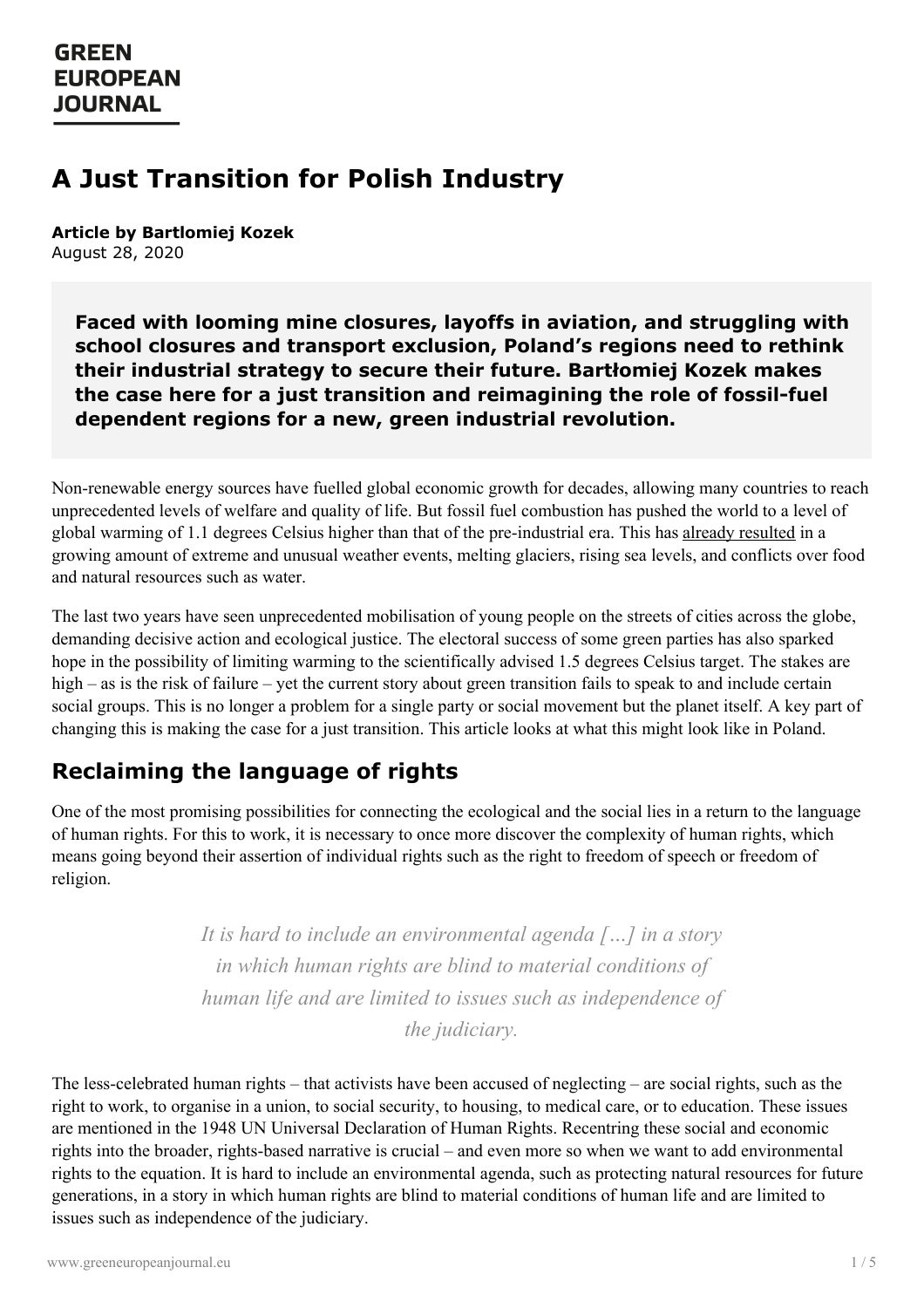A practical application of this holistic approach to human rights is the United Nations Sustainable Development Goals (SDGs). These 17 goals, passed by the UN General Assembly in 2015, replaced the Millenium Development Goals and form a truly global action plan for humanity. [Issues](https://sustainabledevelopment.un.org/?menu=1300) such as access to education, climate action, innovation, health, hunger and poverty, and democratic institutions are viewed as interrelated and equally important. As well as promoting an integral approach to human rights, the goals support an important trend towards holistic public policy-making, replacing compartmentalised thinking with a broad and integrated vision of a more people- and planet-friendly world.

> *Ecology is political. It cannot simply rely on actions and proposals taken from a supposedly neutral, objective, technocratic path of achieving environmental goals.*

Ecology is political. It cannot simply rely on actions and proposals taken from a supposedly neutral, objective, technocratic path of achieving environmental goals. If we limit ourselves to policy instruments limited to environmental protection, we risk negative side effects that will curtail democratic support for political ecology. [Research](http://bruegel.org/2018/11/distributional-effects-of-climate-policies/) by the think tank Breugel highlights how environmental protection measures (such as fuel taxes or environmental standards for products) when enacted without social measures (such as public investment or strengthening the social safety net) are mostly regressive and hit the poorest hardest (with some notable exceptions such as levies on air travel).

In the Polish context then, as in many other places, a green politics that can attract support across society must go beyond environmental goals and offer a credible vision for future prosperity that builds on the industrial heritage of regions such as Silesia.

# **A Green New Industrial Deal for Silesia**

A green transformation can be a vehicle for improving quality of life even in regions whose wealth has been built on fossil fuels, such as the Polish region of Silesia. Experts on the region point out that moving away from coal does not have to mean mass layoffs or rapid mine closure, but can be [achieved](http://ibs.org.pl/publications/transformacja-gornictwa-w-ambitnym-scenariuszu-dekarbonizacji-w-polsce-skutki-dla-rynku-pracy) fairly through a combination of reskilling support for workers and not replacing workers as they enter retirement.

Three sectors look particularly promising for developing a regional green economy: construction, renewable energy, and transport. A necessary start in the buildings sector is deep thermal insulation of homes, lowering energy demand and reducing living costs. This is an important social issue – approximately 12 per cent of Polish households are at risk of energy poverty.

In the case of renewables, it is important to note the decreasing cost of renewable energy worldwide. An ambitious plan to install photovoltaic panels on private and public buildings would lead to financial savings for both people and institutions, create jobs, boost the renewables market, and create opportunities for Polish manufacturers.

> *[C](https://www.greeneuropeanjournal.eu)reating and implementing technologies that increase energy and resource ef iciency will lead to a win-win situation*

Unlocking the potential of onshore wind power, which was heavily curtailed by the ruling Law and Justice party in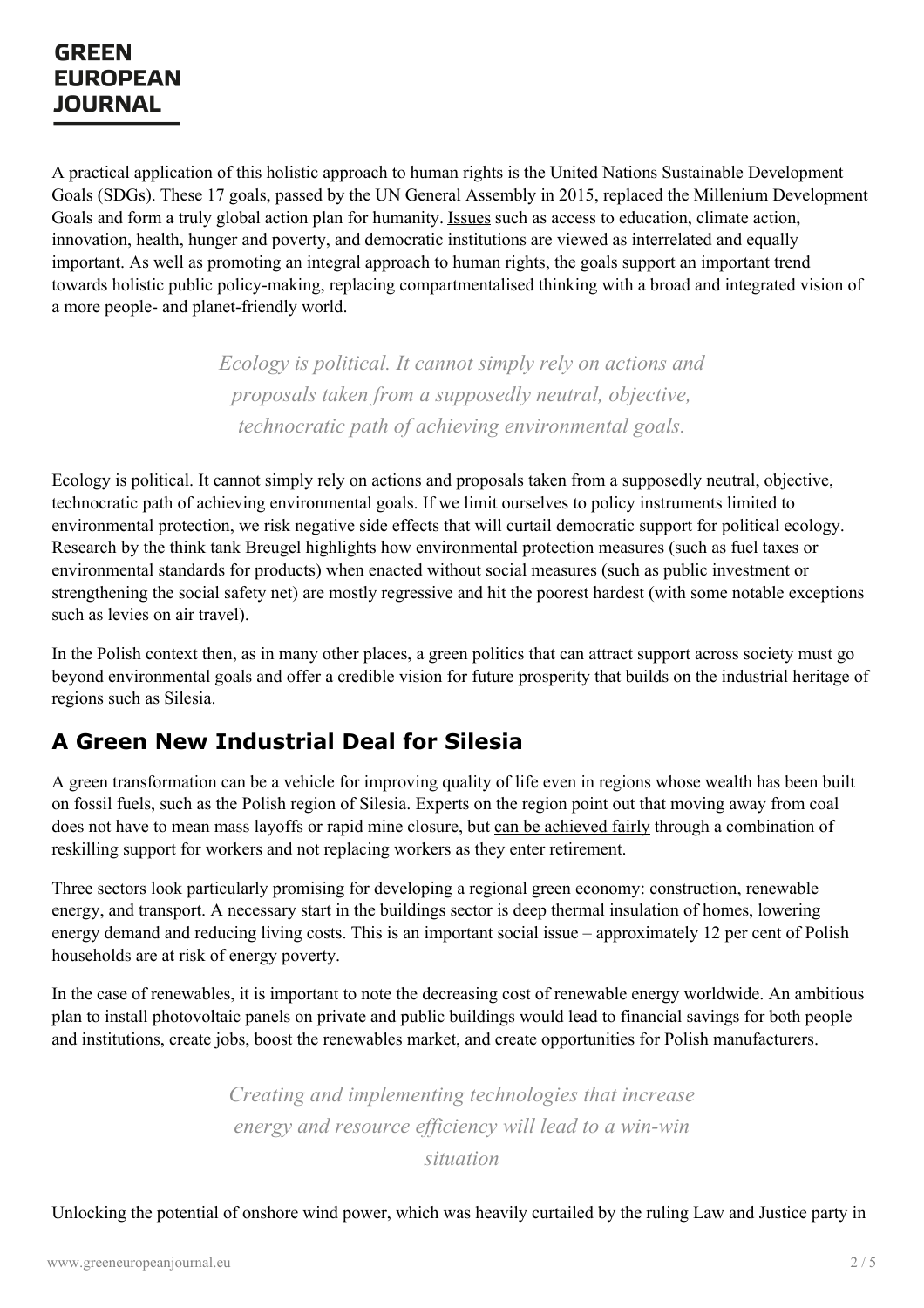2015, would be the next step. In order to avoid pre-2015 levels of local protests against wind turbines, regulations are needed that amplify the voices of local communities in the funding process and support community-led renewable energy cooperatives, and that grasp the full potential of job creation in the renewables sector.

In talking about Silesia, it is impossible to omit industry. Neglected and seen as a relic of the past, its role in the economy can, however, be reimagined as a source of innovation and decent jobs – an [increasingly](https://www.greeneuropeanjournal.eu/edition/work-on-the-horizon-tracking-employments-transformation-in-europe/) urgent issue in Europe as industrial jobs shift towards a small number of lucrative specialist contracts and low-paid, precarious employment for the rest.

Silesia has industrial and scientific potential concentrated in a relatively small area. Cooperation between these two sectors is necessary to address one of the biggest challenges facing the Polish economy: energy and resource efficiency. In Poland, twice as much energy and over three times as many resources as the EU [average](https://www2.deloitte.com/pl/en/pages/zarzadzania-procesami-i-strategiczne/articles/innowacje/raport-zamkniety-obieg-otwarte-mozliwosci.html) are needed to generate one additional percentage point to GDP. Creating and implementing technologies that increase energy and resource efficiency will lead to a win-win situation: reducing negative impacts on the environment and generating savings that can be reinvested or used to boost wages.

> *An important part of a just transition should be extending freedoms – freedom from want, but also the agency and autonomy to shape local communities.*

An important part of a just transition should be extending freedoms – freedom from want, but also the agency and autonomy to shape local communities. The state, in particular, has an important role to play in this process – not just in terms of taking responsibility for and leading the process, but also in cooperating with local, regional, and European authorities.

It is vital that authorities see this progressive change as a prerequisite to (re)build welfare throughout Poland and give local communities the tools to become co-creators of this change. Social partners should be actively involved, controlling the process, looking out for potential negative side effects, fighting for the right to stable jobs, and ensuring the rights of workers in the renewables sector.

# **Eco-friendly aviation – made in Podkarpacie?**

The set of proposals often presented across the world under the banner of a Green New Deal may be applied in other parts of Poland, once adapted to local economic contexts and [challenges.](https://gef.eu/publication/green-new-deal-poland/)

An example can be found in the south-eastern region of Podkarpacie. The potential for the region does not end with renewable energy, local agriculture, and sustainable tourism focusing on the multicultural legacy of the region. Industrial opportunities arise here as well, with this part of the country home to Aviation Valley, a cluster of businesses that one certainly does not associate with a stable climate. While aviation requires an overhaul in ticket pricing and transferring short-haul flights to rail, it is hard to see flying disappearing completely – which means the industry needs technological solutions to reduce emissions.

Why not think about the potential of this industry in a region whose capital Rzeszów has the highest number of students per capita in the European Union? Why not make it a national priority to invest in the research and development of low-carbon – or even carbon-neutral – aviation fuels and engines, in a region with an 80-year-old aviation industry? Such a step would require addressing serious challenges on the national level, such as Poland spending only around 1.2 per cent of GDP on research and development.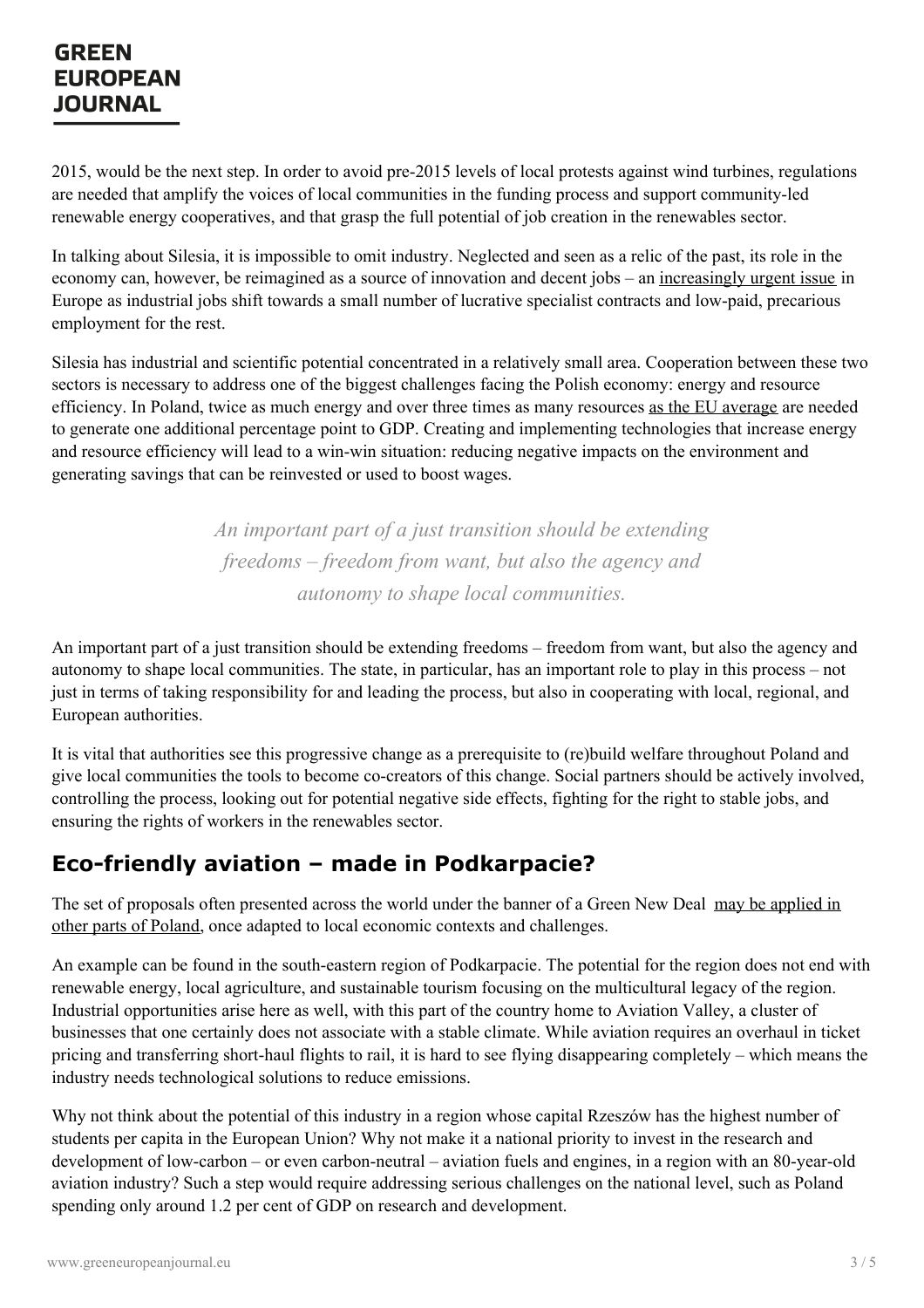With the EU interested in slashing aviation emissions, such investment could attract European companies interested in solutions that could come from the factories and universities of the region. Using the European Green Deal and its industrial strategy as a starting point, the European Union should allocate funds for research and development in the sector that would increase both material and energy efficiency. It also seems logical that if different member states attach climate-friendly conditions to Covid-19 public aid for the aviation sector, they should be interested in developing measures that could reduce emissions such as producing hydrogen from renewables or electrification.

## **Leaving no one behind**

Similar to policy-making on human rights, climate – and more generally environmental – policies must solve both social and ecological problems if they are to remain progressive. Opportunities for environmental investments that support a robust social policy should be sought after. Investing in thermal insulation or renewable energy, for example, may reduce costs for local authorities, allowing them to divert funds to other areas such as preventing school closures (something that has affected Poland in recent years).

Environmental policies should not be introduced at the expense of people's livelihoods. Increasing taxation on fuel without guaranteeing access to affordable public transport may aggravate transport exclusion. In Podkarpacie, access to public transport is limited due to a small rail network and insufficient bus options, especially in the countryside. Getting around, even to the nearest town, is a real challenge for people who do not own a car. An alternative would be to spend money raised from a carbon tax on thermal insulation or lowering taxes on labour for low- or medium-income earners, in the spirit of an ecological tax reform.

> *Any false start to the transition risks making social mobilisation for climate action harder – or even impossible.*

Any false start to the transition risks making social mobilisation for climate action harder – or even impossible. This would harm not only future generations, forced to live in a decreasingly hospitable world but current ones too. Many parts of Poland were built on coal but the industry cannot be relied upon as a source of prosperity no longer. It is down to ecologists to stand up for social rights by making the case for a just transition.

*This is an edited version of an article originally published in Polish in Nowy [Obywatel](https://nowyobywatel.pl/2019/09/17/czy-transformacja-ekologiczna-moze-byc-sprawiedliwa-spolecznie/) quarterly.*



Bartlomiej Kozek is a journalist of Zielone Wiadomości (Green News), a Polish bi-montly magazine and web portal presenting current affair commentary from a green point of view. He has been a secretary general of the Polish Green Party – Zieloni 2004 and one of the authors of the party's policy on social issues.

Published August 28, 2020 Article in English Published in the *Green European Journal* Downloaded from <https://www.greeneuropeanjournal.eu/a-just-transition-for-polish-industry/>

The Green European Journal offers analysis on current affairs, political ecology and the struggle for an alternative Europe.